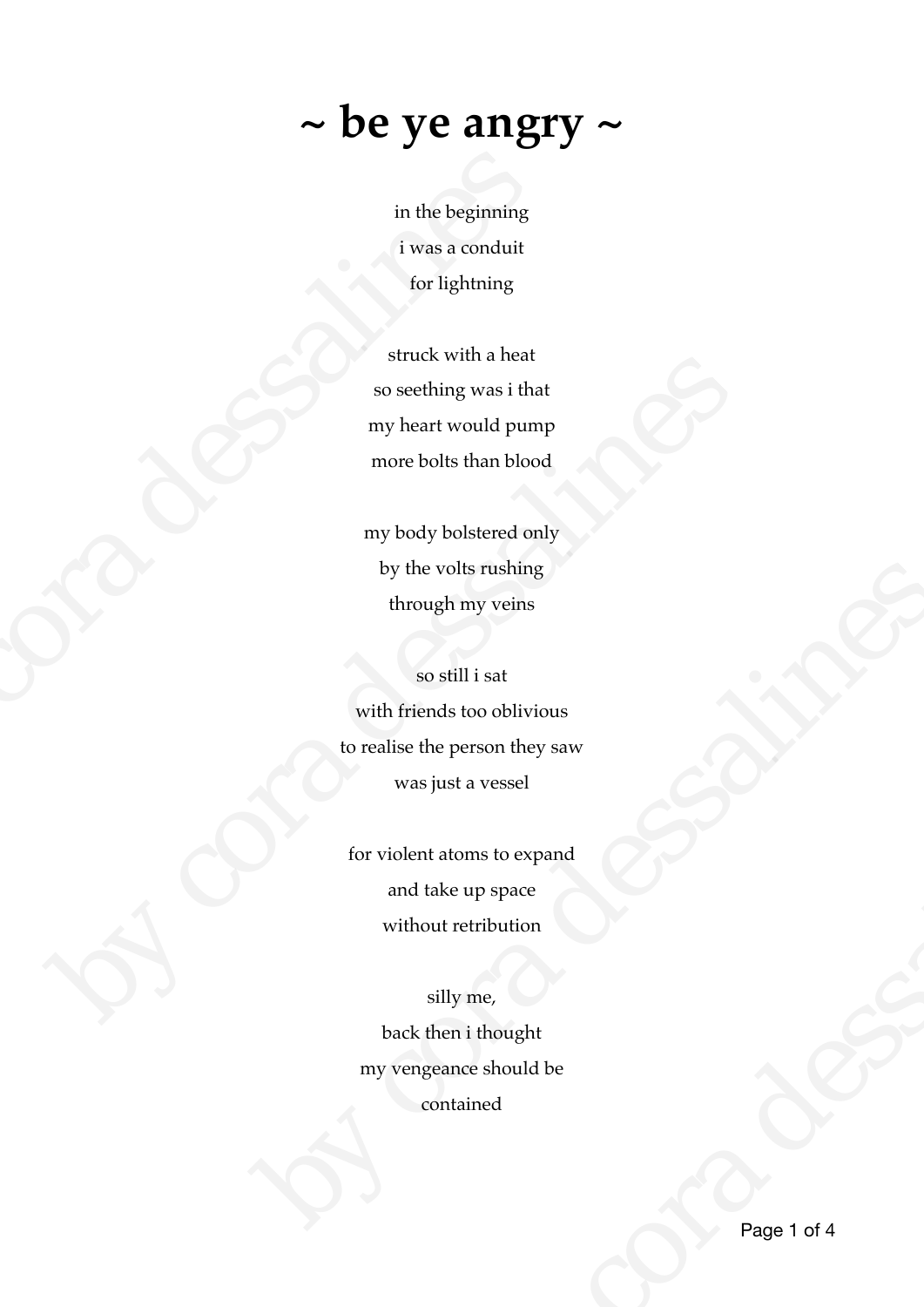that this oncoming storm should not rage out of the blue

but too unbalanced i became by the pow'r invested in me until Nature could seek no remedy to pass this charging current out of the blue<br>but too unbalanced i beca<br>by the pow'r invested in :<br>until Nature could seek no re<br>to pass this charging curr<br>o the temerity of Her for<br>abandoning me to<br>strike the same place twi<br>ye piteous devils below<br>so

o the temerity of Her for abandoning me to strike the same place twice!

ye piteous devils below, so unworthy of naught but the might which i inflicted upon ye

would that i had known from the start that i must be transferred and not trapped

would that i could have made ye dip thy fingers into me, lick them, and know what it is to taste the fury of five suns! o the temerity of Her for<br>abandoning me to<br>strike the same place twice!<br>ye piteous devils below,<br>so unworthy of naught<br>but the might which is<br>inflicted upon ye<br>would that i had known from the start<br>that in must be transfer by e pineous devis below,<br>so unworthy of naught<br>but the might which is<br>inflicted upon ye<br>would that i had known from the start<br>that in must be transferred<br>and not trapped<br>would that i could have made ye<br>dip thy fingers int be transferred<br>t trapped<br>uld have made ye<br>nto me, lick them,<br>hat it is to taste<br>of five suns!<br>have known<br>t i am<br>mg and the end<br>Page 2 of 4

ye should have known that i am the beginning and the end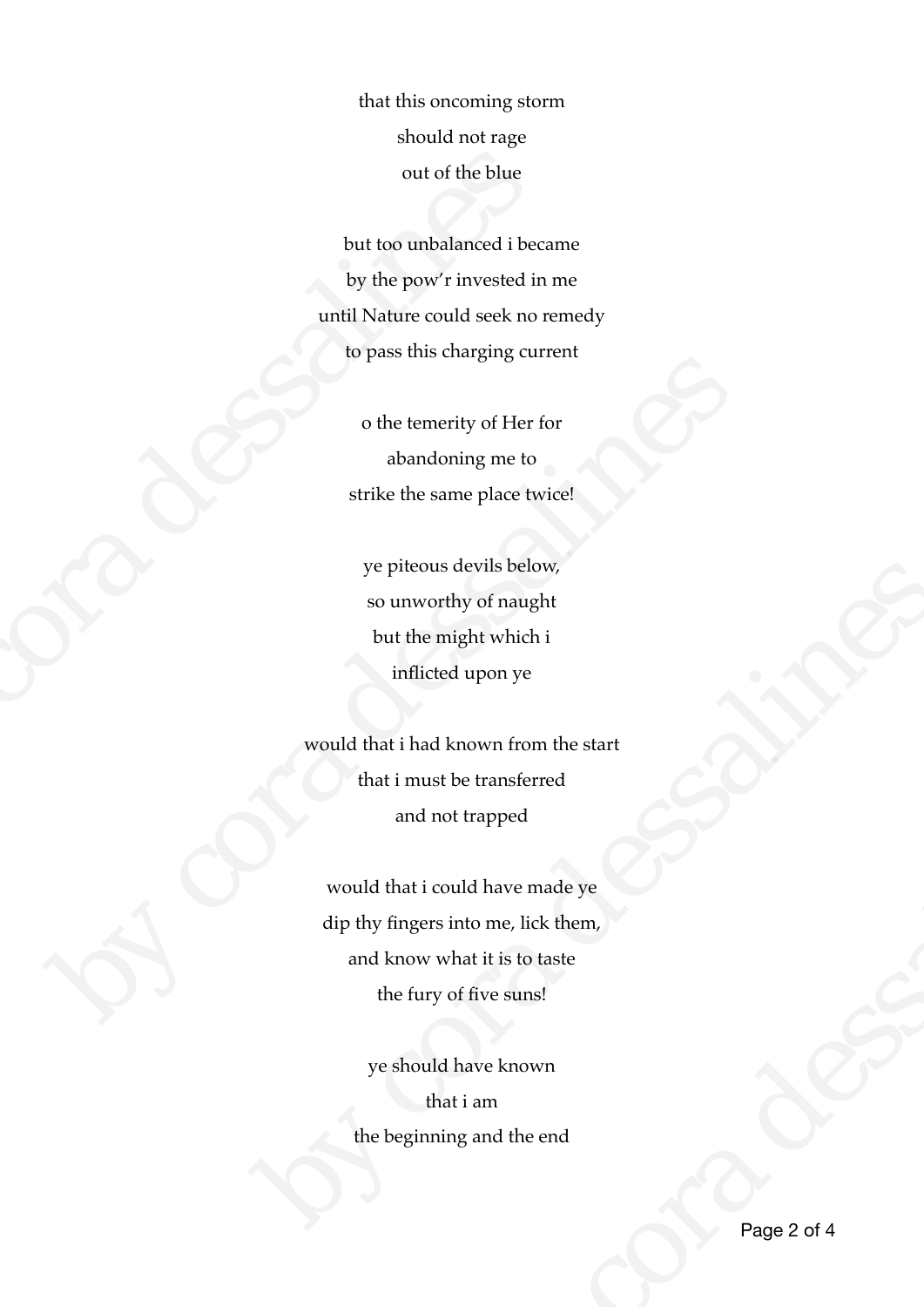you should've known that i needed some fucking *help*  and stood by me while i swallowed these rolls of thunder

but no matter. the sun no longer sets on my wrath the same way

now i repel that pull to the ground and remember that it's not every day be a vessel because i'm too grown i needed some fucking  $h$ <br>and stood by me while<br>swallowed these rolls of thu<br>but no matter.<br>the sum no longer sets<br>on my wrath the same w<br>movi repel that pull<br>to the ground and remembe<br>it's not every day be a ves<br>because i

for fire and lava to goad me into a fight. you will see me struggle

see me spew crimson columns above you, away from it all, silent not because i'm scared of you, but because i am scared of myself on my wrath the same way<br>
now i repel that pull<br>
to the ground and remember that<br>
it's not every day be a vessel<br>
because i'm too grown<br>
for fire and lava to<br>
goad me into a fight.<br>
you will see me struggle<br>
See me spew cr because i in too grown<br>for fire and lava to<br>goad me into a fight.<br>you will see me struggle<br>see me spew crimson columns<br>above you, away from it all, silent<br>not because i am scared of you, but<br>because i am scared of you, but rimson columns<br>
by from it all, silent<br>
scared of you, but<br>
scared of myself<br>
1 see me silent<br>
Due conjure<br>
e to test me,<br>
ome and<br>
his Earth<br>
a curse.<br>
Page 3 of 4

yea, you will see me silent but never in your rassclart life should you conjure

> the courage to test me, lest i come and smite this Earth with a curse.